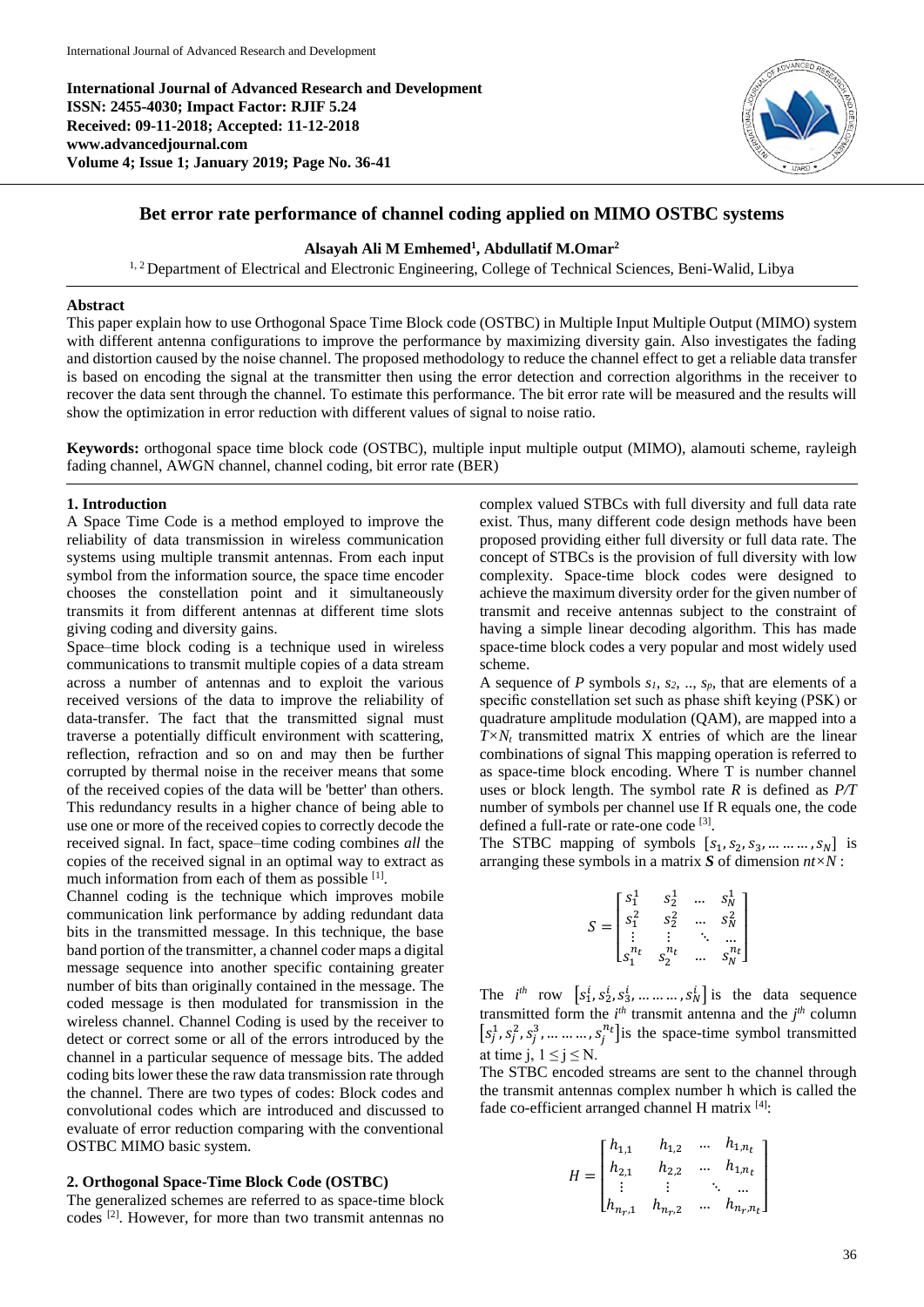Assuming *r* is the received signals matrix therefore it can be written matrix form:

$$
r = S.H + n
$$

Where *n* is the additive Gaussian noise signals matrix at the receiver antenna. Assuming fade coefficients  $h_{ij}$  (  $0 < i < N_r$ ) and  $(0 < j < N<sub>t</sub>)$  and for each corresponding path between transmitter j and receiver i, we have noise at each receiver  $N_1$ ,  $..., N_r$ . Then the equation of i<sup>th</sup> receiver signal as:

$$
r_i = s_{i1}h_{i1} + s_{i2}h_{i2} + \dots + s_{iNt}h_{Nt} + n_i
$$

The orthogonal space-time block code for any number of transmits antennas *nt* at *N* transmission period, is described by a *nt×N* transmission matrix *S*, The code matrix *S in OSTBC should satisfies the orthonormality property* :

$$
S^H S = \sum_{n=1}^N |s_n|^2 I
$$

*S <sup>H</sup>*represents the Hermitian (conjugate) transpose of, and *I* identity matrix.

#### **2.1 Alamouti's Scheme in MIMO 2×2 Configuration**

There Alamouti scheme is the basis of the Space Time Coding technique, that provides full diversity at full data rate The scheme uses two transmit antennas and M Receive antennas to provide a diversity order of 2M. In every two time intervals two symbols are transmitted. The symbols are produced from the digital modulation of data source bits then Alamouti space-time Encoder takes the two modulated symbols to create encoding matrix S where the symbols  $s_1$ and s<sub>2</sub> are mapped to two transmit antennas in two transmit time slots. The encoding matrix is given by  $[5]$ :

$$
S = \begin{bmatrix} S_1 & S_2 \\ -S_2^* & S_1^* \end{bmatrix}
$$

Assuming at the receiver 2 receive antennas receives  $r_1$  and r<sup>2</sup> denoting the two received signals over the two consecutive symbol periods for time t and t+T. The scheme then follows the same pattern for all subsequent symbols, so that received signal can be represented by the equations

$$
r_1(t) = h_{11}s_1 + h_{21}s_2 + n_1(t)
$$
  
\n
$$
r_1(t+T) = -h_{11}s_2^* + h_{21}s_1^* + n_1(t+T)
$$
  
\n
$$
r_2(t) = h_{12}s_1 + h_{22}s_2 + n_2(t)
$$
  
\n
$$
r_2(t+T) = -h_{12}s_1^* + h_{22}s_1^* + n_2(t+T)
$$

The table 1 describes the sending structure of these samples:

**Table 1:** Signals encoding by Alamouti's Scheme

|              | Antenna 1 | Antenna 2 |
|--------------|-----------|-----------|
| Time t       |           |           |
| Time $t + T$ |           |           |

The decoder builds the following two signals that are sent to maximum likelihood detector:

$$
\begin{aligned}\n\tilde{s_1} &= h_1^* r_1 + h_2^* r_2 \\
\tilde{s_2} &= h_2^* r_1 - h_1^* r_2\n\end{aligned}
$$

Then at the receiver the Alamouti decoder recovers the transmitted data, by estimating the channel coefficients and combining received signals.



**Fig 1:** MIMO 2x2 System using Alamouti's Scheme

# **2.2 OSTBC in MIMO 3×3 Configuration**

It The MIMO 3x3 scheme uses 3 antennas on the transmitter and 3 on the receiver, in this case there is an additional parameter which produce different structures of OSTBC Code word Matrix, this parameter is denoted as code rate which is defined as a ratio between number of transmit antenna to the number of time periods the channel and the received. Here the chosen code rate is ¾, thus the three symbols transmitted in four time slots according to the following encoding matrix  $[6]$ :

$$
S = \begin{bmatrix} s_1 & s_2 & s_3 \\ -s_2^* & s_1^* & 0 \\ s_3^* & 0 & -s_1^* \\ 0 & s_3^* & -s_2^* \end{bmatrix}
$$

The OSTBC encoder codes each 3 consecutive complex samples at time t0: the samples  $s_1$ ,  $s_2$  and  $s_3$  are respectively sent through the antenna number 1, 2 and 3. For four consecutive times, for all time periods TABLE 2 explains the distribution of samples on the antennas during the time

**Table 2:** Signals encoding by 3×3 Configuration

|             | Antenna 1 | Antenna 2 | Antenna 3 |
|-------------|-----------|-----------|-----------|
| Time t      | S         |           |           |
| Time $t+T$  |           |           |           |
| Time $t+2T$ |           |           |           |
| Time $t+3T$ |           |           |           |

According to the table the received signals from each *i th* transmit antenna can be represented of each by the equations

> $r_i(t) = h_{1i} s_1 + h_{2i} s_2 + h_{3i} s_3 + n_i(t)$  $r_i(t+T) = -h_{1i} s_2^* + h_{2i} s_1^* + n_i(t+T)$  $r_i(t + 2T) = h_{1i} s_3^* - h_{3i} s_1^* + n_i(t + 2T)$  $r_i(t + 3T) = h_{2i} s_3^* - h_{3i} s_2^* + n_i(t + 2T)$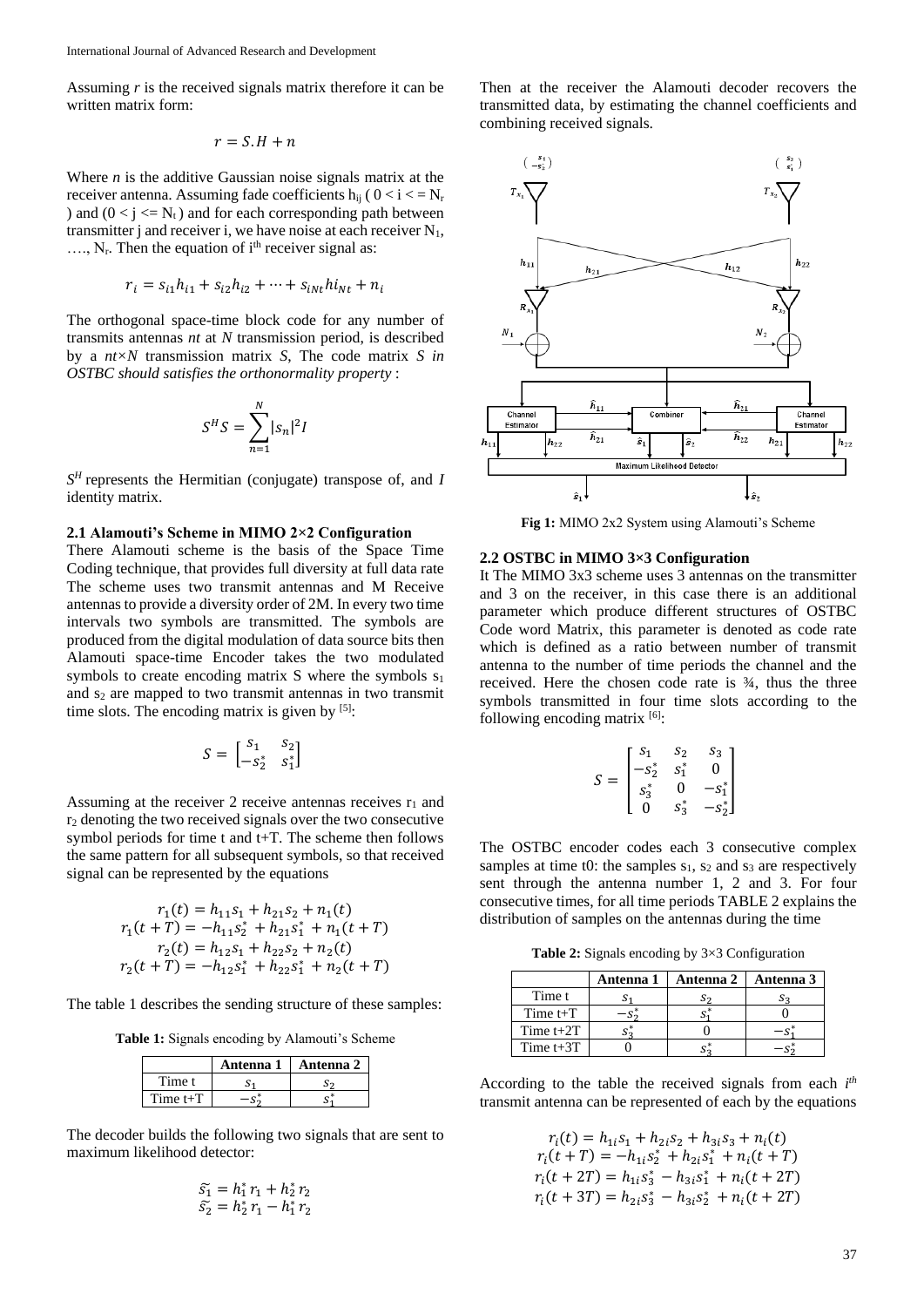The OSTBC Combiner block recovers the transmitted data, by estimating the channel coefficients and combining received signals according to the following equation.

$$
\begin{pmatrix} \hat{s}_1 \\ \hat{s}_2 \\ \hat{s}_3 \end{pmatrix} = \frac{1}{\|H\|^2} \sum_{j=1}^M \begin{pmatrix} h_{1,j}^* \, r_{1,j} + h_{2,j} \, r_{2,j}^* - h_{3,j} \, r_{3,j}^* \\ h_{2,j}^* \, r_{1,j} - h_{1,j} \, r_{2,j}^* - h_{3,j} \, r_{4,j}^* \\ h_{3,j}^* \, r_{1,j} + h_{1,j} \, r_{3,j}^* + h_{2,j} \, r_{4,j}^* \end{pmatrix}
$$

*s*ˆ*k* represents the estimated *k*th symbol in the OSTBC code word matrix.  $h_{ij}$  represents the estimate for the channel from the *i*th transmit antenna and the *j*th receive antenna. The values where *M* is the number of receive antennas and

$$
||H||^2 = \sum_{i=1}^N \sum_{j=1}^M ||h_{ij}||^2
$$

Where N is the number of transmit antennas.

### **3. Channel Coding**

The Reduction of error due to noisy channels becomes main challenge to get a reliable communication system, there for channel coding is suggested to enhance the data transfer in high rates through multipath fading channel. Channel coding concept is mainly error detection and correction it and helps the communication systems design to reduce the noise effect during transmission.

Channel codes can be stratified broadly in two categories: block codes and convolution codes. For real-time error correction, convolution codes are preferred. Smaller code word usage in convolution codes can achieve the same quality as obtained with longer code-words in block coding. In block codes, n bit code-word can be obtained by encoding a block of k information bits. Whereas in convolution coding, encoded n bit sequence depends on previous information bits too along with current information bits [7] .

Examples of block codes are Hamming codes, Reed– Solomon codes and Low-Density Parity-Check codes (LDPC). A code having a minimum distance  $d_{min}$  is capable of correcting all patterns of errors  $t = (d_{min} - 1)/2$  or fewer errors in a code word, and is referred to as a random error correcting code.

Bit interleaving is a well-known technique for dispersing the errors that occur in burst when the received signal level fades, and which are likely to exceed the error correcting capability of a code [8]. Before a message is transmitted, the entire bit stream is interleaved. Hence the burst errors will be shared among the interleaved code words and only a simple code is required to correct them. Note that the interleaving process does not involve adding redundancy. Concatenated coding schemes are used to provide even more protection against bit errors than is possible with a single coding scheme.

### **3.1 Reed-Solomon Codes**

Reed-Solomon codes are *non-binary* cyclic codes with symbols made up of m-bit sequences, where m is any positive integer having a value greater than 2. R-S (n, k)codes on mbit symbols exist for all n and k for which  $0 < k < n < 2<sup>m</sup> + 2$ where k is the number of data symbols being encoded, and n is the total number of code symbols in the encoded block. For the most conventional R-S (n, k) code,

$$
(n,k) = (2m-1, 2m-1-2t)
$$

Where t is the symbol-error correcting capability of the code, and  $n - k = 2 t$  is the number of parity symbols.

Reed-Solomon codes achieve the largest possible code minimum distance for any linear code with the same encoder input and output block lengths. For non-binary codes, the distance between two code words is defined as the number of symbols in which the sequences differ. For Reed-Solomon codes, the code minimum distance is given by [9]

$$
d_{\min} = n - k + 1
$$

# **3.2 Convolutional Code**

In telecommunication, convolutional code is a type of errorcorrecting code in which each m-bit information symbol (each m-bit stream) to be encoded is transformed into an nbit symbol, where m/n is the code rate (n>m). The transformation is a function of the  $k$  information symbols  $[10]$ . To convolutional encoder data, start with a k memory registers, each holding one bit input, All memory registers start with a value of zero, unless otherwise specified, The encoder has n adders are implemented with a single Boolean XOR gate, there are two basic components of the convolutional encoder (flip-flops including the shift register and exclusive- or gates comprising the associated modulotwo adders) defined, Fig.2 shows a convolutional encoder for a rate  $1/2$ ,  $K = 3$ ,  $m = 2$ .



**Fig 2:** Example of Convolutional Encoder

In this encoder, data bits are provided at a rate of k bits per second. Channel symbols are output at a rate of  $n = 2k$ symbols per second. The input bit is stable during the encoder cycle. The encoder cycle starts when an input clock edge occurs. When the input clock edge occurs, the output of the left-hand flip-f lop is clocked into the right-hand flip-flop, the previous input bit is clocked into the left-hand flip-flop, and a new input bit becomes available. Then the outputs of the upper and lower modulo-two adders become stable. The output selector cycles through two states-in the first state, it selects and outputs the output of the upper modulo-two adder; in the second state, it selects and outputs the output of the lower modulo-two adder. The encoder shown above encodes the  $K = 3$ , (7, 5) convolutional code. The octal numbers 7 and 5 represent the code generator polynomials, which when read in binary  $(111<sub>2</sub>$  and  $101<sub>2</sub>)$  correspond to the shift register connections to the upper and lower modulo-two adders, respectively. This code has been determined to be the "best" code for rate  $1/2$ ,  $K = 3$ . It is the code I will use for the remaining discussion and examples, for reasons that will become readily obvious when we get into the Viterbi decoder algorithm<sup>[11]</sup>.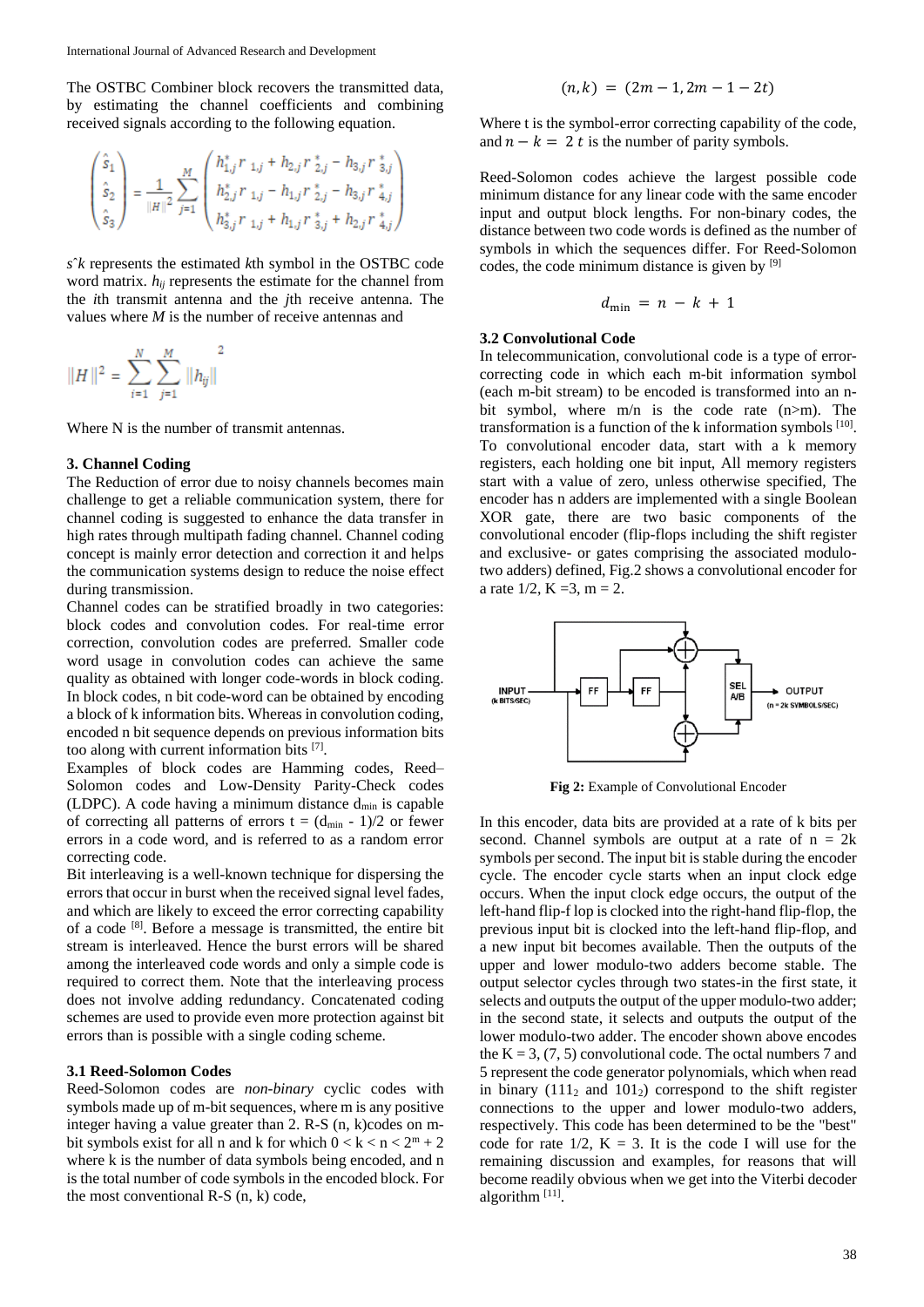The significant concept to in understanding the Viterbi algorithm is the trellis diagram. The figure below shows the trellis diagram for our example rate  $1/2$  K = 3 convolutional encoder, for a 15-bit message:



**Fig 3:** Trellis Diagram

Each time of receiving a pair of channel symbols, the "distance" between is measured all of the possible channel symbol pairs could be received. The measured distance is computed by simply counting how many bits are different between the received channel symbol pair and the possible channel symbol pairs. The results can only be zero, one, or two. The dotted lines represent cases where the encoder input is a zero, and solid lines represent cases where the encoder input is a one. The paths through the trellis corresponding to the actual message, shown in bold, is still associated with the smallest accumulated error metric. This is the thing that the Viterbi decoder exploits to recover the original message. Fig.4 explains the operations from  $t=1$  to  $t=5$  and Fig.5 shows the final step of decoding.



**Fig 5:** Viterbi Decoding Final step

#### **3.3 Interleaving**

Interleaving is a process that makes a system more efficient, fast and reliable by arranging data in a non-contiguous manner. Uses of interleaving, the simplest form of interleaver is the Rectangular Block Interleaver which works by writing the input data symbols into a rectangular memory array in a certain order and then reading them out in a different, mixedup order. The input symbols must be grouped into blocks. Unlike the Convolutional Interleaver, where symbols can be continuously input, the Rectangular Block Interleaver inputs one block of symbols and then outputs that same block with the symbols rearranged.

The Rectangular Block Interleaver operates as follows:

- 1. All the input symbols in an entire block are written rowwise, left to right, starting with the top row.
- 2. Inter-row permutations are performed if required.
- 3. Inter-column permutations are performed if required.
- 4. The entire block is read column-wise, top to bottom, starting with the left column.

The de-interleaver operates in the reverse way:

- 1. All the input symbols in an entire block are written column-wise, top to bottom, starting with the left column.
- 2. Inter-row permutations are performed if required.
- 3. Inter-column permutations are performed if required.
- 4. The entire block is read row-wise, left to right, starting with the top row  $[12]$ .

An example of Rectangular Block Interleaver operation is shown in Fig. 6



## **Block Interleaving**

#### **Block De-interleaving**

**Fig 6:** Trellis Diagram

#### **4. The experiment work**

The study work will describe a MATLAB/SIMULINK simulation of the MIMO OSTBC system. The study will presents with the system performance by calculating the Bit Error Rate with different values of the Signal to Noise Ratio. The aim of this work is to deeply investigate the behavior of an MIMO Rayleigh fading channel. Then this system can be optimized using channel coding technique to minimize the Bit Error Rate, the simulation have two cases based on the antenna space diversity configurations, first uses the Alamouti scheme of 2x2 system, and the other uses a 3x3 system with code rate 3/4.

The MIMO OSTBC system in this study contains two subsystems having same data source, first subsystem is a conventional OSTBC system consists of two blocks, the 64- QAM modulator and OSTBC encoder at the transmitter and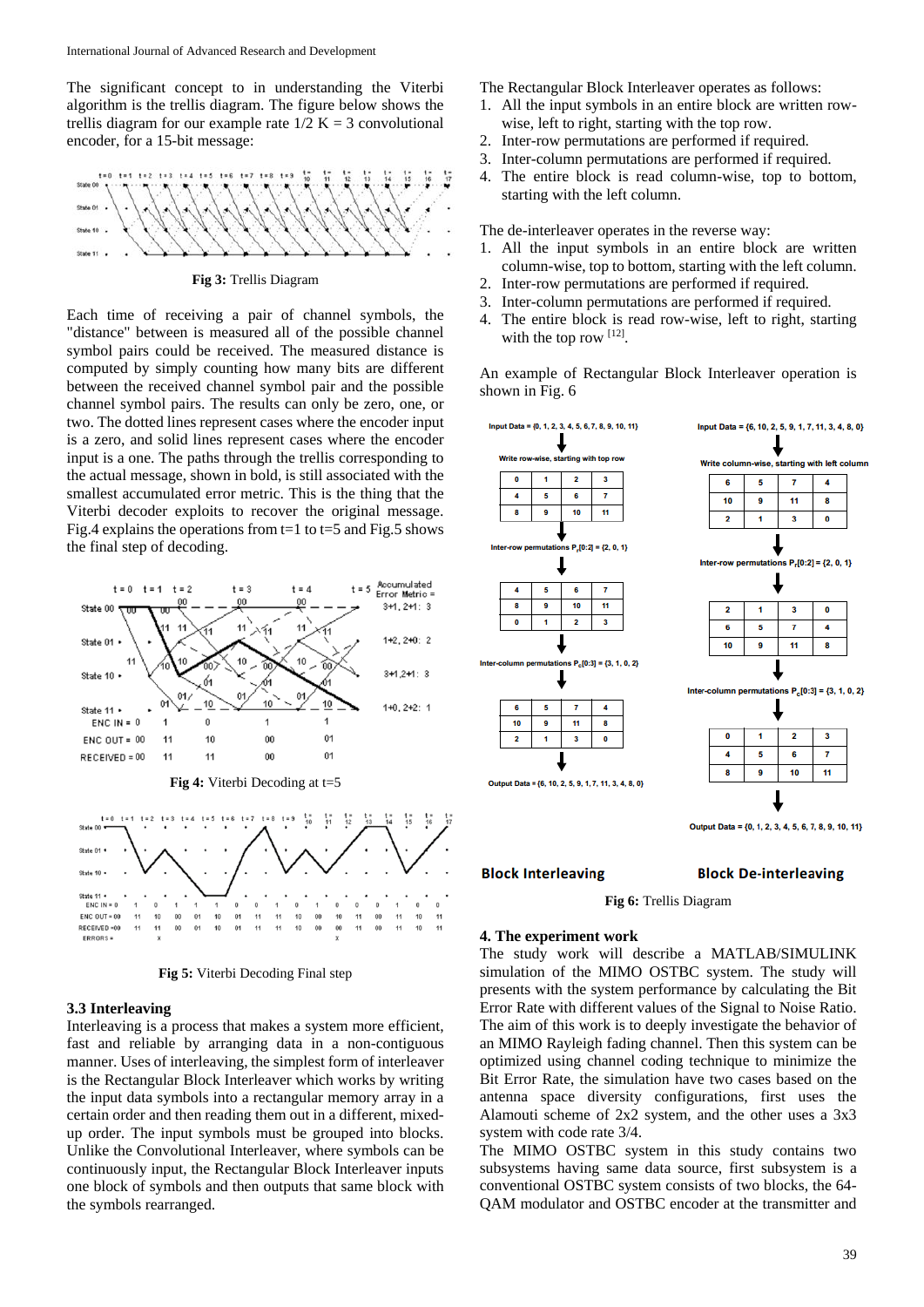two equivalent blocks, the 64-QAM demodulator and OSTBC combiner the receiver, the second subsystem consists similar blocks of the first subsystem with added blocks represent the channel coding algorithm, the channel coding blocks are Reed Solomon Encoder, Convolutional Encoder, and the Interleaver at the transmitter, and Reed Solomon Decoder, Convolutional Decoder, and the Deinterleaver at the receiver. The transmitter and the receiver are connected through a Rayleigh fading channel the system block diagram is built as in Fig.7.



**Fig 7:** The MIMO OSTBC system block diagram

Then Simulink model which represents the system as explained in previous figure is built by creating a new model file, adding the related blocks from the library, and connecting them as in Fig.8.



**Fig 8:** The system setup in Simulink Environment

The rate calculation blocks are connected to the output of the binary data source and the output terminals at the receiver of both subsystems used to compute the error rate of the received data by comparing it to a the input data. The block output is a three-element vector consisting of the error rate, followed by the number of errors detected and the total number of symbols compared.

This experiment have two cases which consider the performance according to the antenna configuration the adjustment of the configuration is mainly implemented by modelling the MIMO channel and changing the settings of the OSTBC Encoder and Combiner, the modeling of 2×2 and 3×3 is constructed as in Fig.'s 9 and 10 respectively.



**Fig 9:** The 2×2 MIMO channel modeling



**Fig 10:** The 3×3 MIMO channel modeling

by defining the SNR values in the AWGN channel Block then run the Simulink model and be repeating this operation as number of different SNR value the corresponding BER will be calculated at each time to be plotted using MATLAB. In every run time the Bit Error rate will be restored and arranged in the data set with the correspondent SNR data vector. The results of BER according to the SNR values from the two 2x2, and 3x3 systems are shown in Table 3

**Table 3:** The BER performance of 2x2 and 3x3 OSTBC

| <b>SNR</b> | $2x2$ with<br><b>Channel coding</b> | 2x2                 | $3x3$ with<br>channel coding | 3x3                 |
|------------|-------------------------------------|---------------------|------------------------------|---------------------|
| 0          | 0.2514                              | 0.4996              | 0.1577                       | 0.4903              |
| 5          | 0.1439                              | 0.4899              | 0.0688                       | 0.3738              |
| 10         | 0.0578                              | 0.3673              | 0.0140                       | 0.0776              |
| 11         | 0.0440                              | 0.2990              | 0.0085                       | 0.0359              |
| 12         | 0.0316                              | 0.2147              | 0.0047                       | 0.0129              |
| 13         | 0.0213                              | 0.1265              | 0.0024                       | 0.0027              |
| 14         | 0.0133                              | 0.0576              | 0.0010                       | 0.0001              |
| 15         | 0.0075                              | 0.0179              | 0.0004                       | $4.67\times10^{-6}$ |
| 16         | 0.0038                              | 0.0033              | 0.0001                       | 0                   |
| 17         | 0.0017                              | 0.0002              | $2.57\times10^{-5}$          | $\theta$            |
| 18         | 0.0006                              | $8.66\times10^{-6}$ | $5.33\times10^{-6}$          | $\theta$            |
| 20         | $3.77\times10^{-5}$                 | 0                   | 0                            | $\boldsymbol{0}$    |
| 22         | $1.54\times10^{-6}$                 | 0                   | $\theta$                     | $\boldsymbol{0}$    |
| 25         | 0                                   | $\Omega$            | $\theta$                     | $\theta$            |
| 28         | $\Omega$                            | $\Omega$            | $\Omega$                     | $\theta$            |
| 30         | 0                                   | 0                   | 0                            | 0                   |